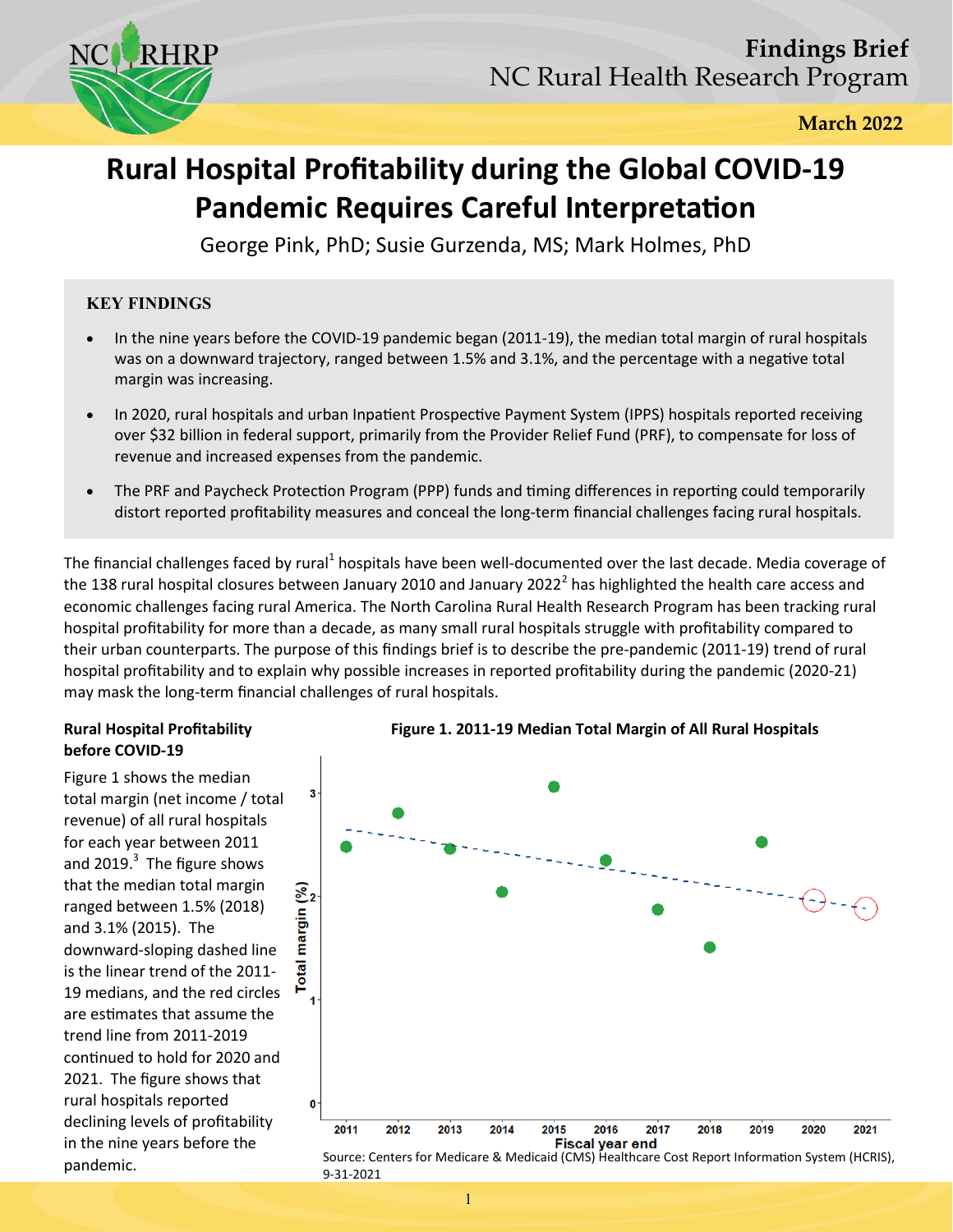Figure 2 shows the percentage of unprofitable rural hospitals for each year between 2011 and 2019. The figure shows that the percentage ranged between 33% (2012) and 41% (2018). The upward-sloping dashed line is the linear trend of the 2011-19 percentage of unprofitable hospitals, and the red circles are estimates that assume the trend line from 2011-2019 continued to hold for 2020 and 2021. The figure shows that the percentage of unprofitable hospitals increased in the nine years before the pandemic.





Source: CMS Healthcare Cost Report Information System (HCRIS), 9-31-2021

#### **Revenue, Expenses, and Probable Profitability During the Pandemic**

Since the start of the coronavirus pandemic, the federal government has provided enhanced financial support for hospitals and other health care providers to compensate for revenue loss and higher costs associated with the pandemic. The primary support has come from general and targeted distributions of \$178 billion from Provider Relief Funds (PRF) and \$100 billion from Paycheck Protection Program (PPP) loans (forgivable if specific requirements are met), and more funds<sup>4</sup> are being distributed, including \$8.5 billion in rural funding from the American Rescue Plan Act on top of the PRF appropriations.<sup>5</sup> Table 1 shows that the estimated general and targeted distributions of PRF to rural hospitals were reportedly \$14.967 billion in February 2021.<sup>6</sup>

|                  |                                  |                                  | <b>General distribution</b> |                                                               | General, safety-net, rural,<br>and tribal distribution |                                                               | General, safety-net, rural, tribal,<br>and high-impact distribution |                                                               |
|------------------|----------------------------------|----------------------------------|-----------------------------|---------------------------------------------------------------|--------------------------------------------------------|---------------------------------------------------------------|---------------------------------------------------------------------|---------------------------------------------------------------|
| Hospital<br>type | <b>Number</b><br>οf<br>hospitals | Number of<br>beds<br>(thousands) | Total<br>funding            | <b>Funding as a share</b><br>of FY 2018<br>operating expenses | Total<br>funding                                       | <b>Funding as a share</b><br>of FY 2018<br>operating expenses | <b>Total</b><br>funding                                             | Funding as a share of<br><b>FY 2018</b><br>operating expenses |
| Urban            | 3,567                            | 567.8                            | \$18,643                    | 2.0%                                                          | \$30,305                                               | 3.3%                                                          | \$49,273                                                            | 5.3%                                                          |
| <b>Rural</b>     | 2,454                            | 102.5                            | \$2,433                     | 1.9%                                                          | \$14,261                                               | 11.0%                                                         | \$14,967                                                            | 11.5%                                                         |
| <b>Total</b>     | 6,021                            | 670.3                            | \$21,077                    | 2.0%                                                          | \$44,566                                               | 4.2%                                                          | \$64,241                                                            | 6.1%                                                          |

**Table 1. Estimated Distribution of Provider Relief Funding to Hospitals as of February 2021 (millions)**

Source: COVID Relief Funding for Medicaid Providers, MACPAC Issue Brief February 2021. (https://www.macpac.gov/wp-content/ uploads/2021/02/COVID-Relief-Funding-for-Medicaid-Providers.pdf)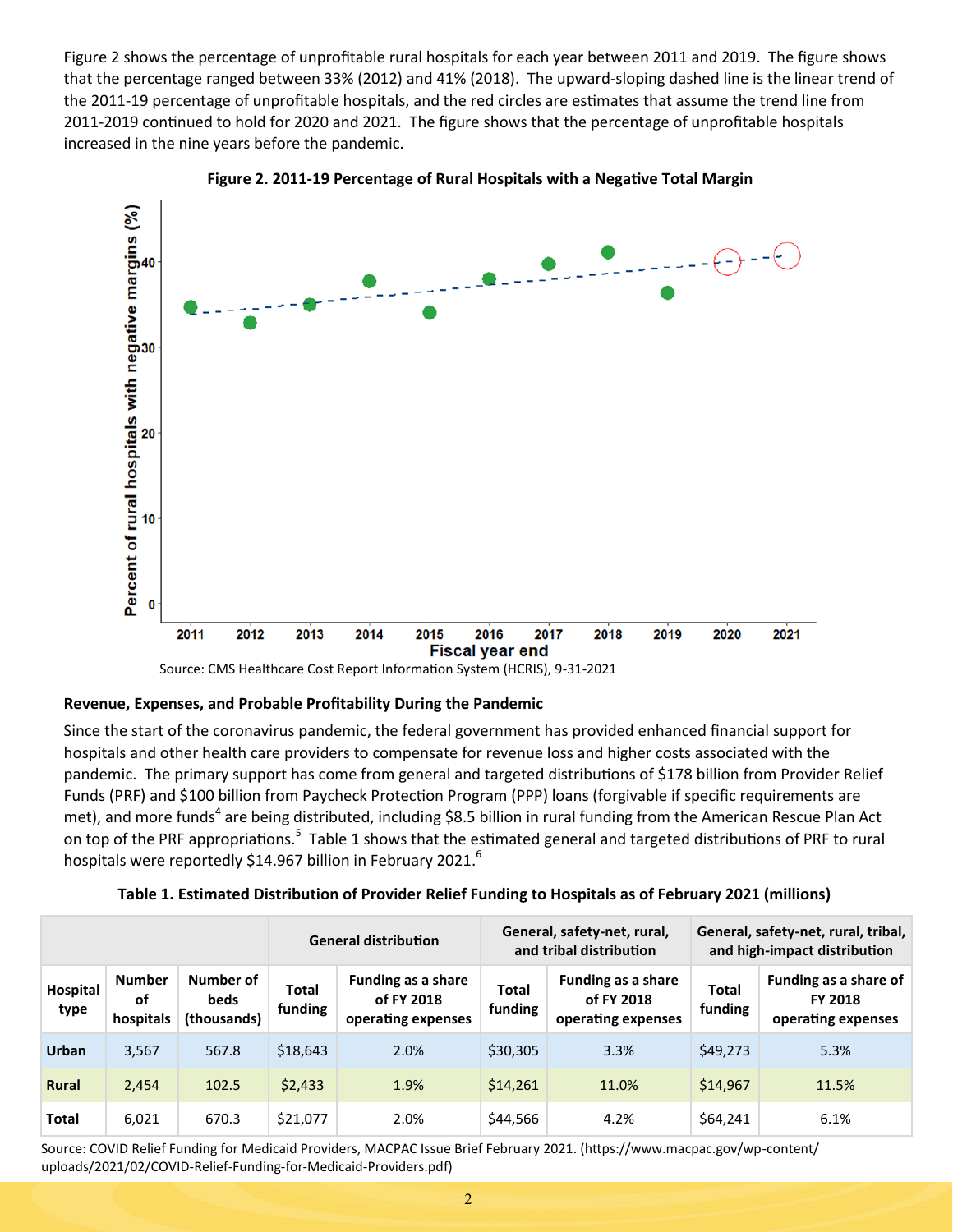Rural hospitals have faced particularly difficult challenges from the COVID-19 pandemic. A March 2021 report by the Office of the Inspector General found that "Rural hospitals reported particular difficulty responding to the COVID-19 pandemic and that the pandemic had worsened longstanding challenges in staffing, limited capacity, and finances. Hospitals explained that strategies employed by other hospitals, such as sharing clinicians across systems and providing telehealth services, may not work for rural hospitals due to remote locations and lack of access to technology".<sup>7</sup>

Thus, the PRF and PPP funds were an important financial lifeline for many rural hospitals, and the support may have contributed to the decline in rural hospital closures during 2020.<sup>5</sup> However, the PRF and PPP funds are temporary and will be fully distributed at some point in 2022. Unless Congress authorizes additional funding, we expect rural hospitals to return to pre-pandemic levels of profitability.

When the 2020 and 2021 financial data for rural hospitals become widely available, we expect profitability could show a significant improvement during these years because of the COVID-19 pandemic relief funding. This expected increase in reported profitability may suggest that rural hospitals are out of financial difficulty and there is less risk of hospital closure or less need for enhanced payments from payers. However, it is important to recognize the following long-term factors affecting rural hospital profitability.

*Patient volume*. More patient activity generates higher revenue and spreads fixed costs over more patients. Furthermore, hospitals with less patient activity experience greater volatility (on a percentage basis) in revenue and costs. Increased volatility may be particularly common during the COVID-19 pandemic because of spikes in demand for inpatient ward and intensive care unit beds.

Payer mix. Rural patients are older, sicker, and poorer,<sup>8</sup> and rural hospitals serve a population that is more likely to be uninsured<sup>9</sup> or covered by public health insurance programs (e.g., Medicare, Medicaid, etc.).<sup>10</sup> Consequently, unprofitable hospitals may have a higher proportion of self-pay and a lower proportion of revenue from commercial and private payers.

*Patient bypass*. Small rural hospitals may be less able to maintain an effective mix of medical, nursing, and other staff that can meet local patient demand, increasing the number of patients who travel to obtain care at other hospitals.

## **Timing Differences in Reporting**

Timing differences in hospital recognition of revenue versus expenses on Medicare cost reports could also distort reported profitability in 2020 and 2021.<sup>11</sup> The rapid distribution of these funds and the complicated guidance for reporting could result in variation in reporting practices across hospitals.<sup>12</sup> Revenue and expenses may not always align in a fiscal year;<sup>13</sup> for example, if a hospital recognized associated pandemic-related revenue in 2021 but related expenses in 2020, then profitability would be understated in 2020 and overstated in 2021. In this circumstance, there would be a two-year distortion in reported profitability, and it would be advisable to assess profitability in 2020 and 2021 in aggregate. Given the significant influx of revenue, uncertainty of reporting details and other changes hospitals are facing during the pandemic, we may see higher-than-average revisions of hospital financial data and statements.

#### **Profitability in Financial Models**

Composite measures that rely on these financial values are also likely to show a potentially misleading improvement in profitability. These measures include indices like our Financial Distress Index (FDI) $^{14}$  as well as measures used by other researchers and consultants. Thus, it is our responsibility as researchers to recognize these limitations to financial data during this period; balancing the transparency and timeliness of data analysis against the likelihood of misinterpretation is a key consideration of our work analyzing finances during this period. Just as early returns on election night may give a false impression of trends, it is important to not prematurely celebrate the financial recovery of rural hospitals until the effects of short-run injections of federal support during the COVID-19 pandemic have passed.

#### **Conclusion**

Rural hospitals have faced particularly difficult challenges from the pandemic, and PRF, PPP, and other federal support funds were an important financial lifeline for many hospitals. However, the long-term pressures remain; rural hospitals are vulnerable to shifts in the economy and demographics of their markets as well as to state and